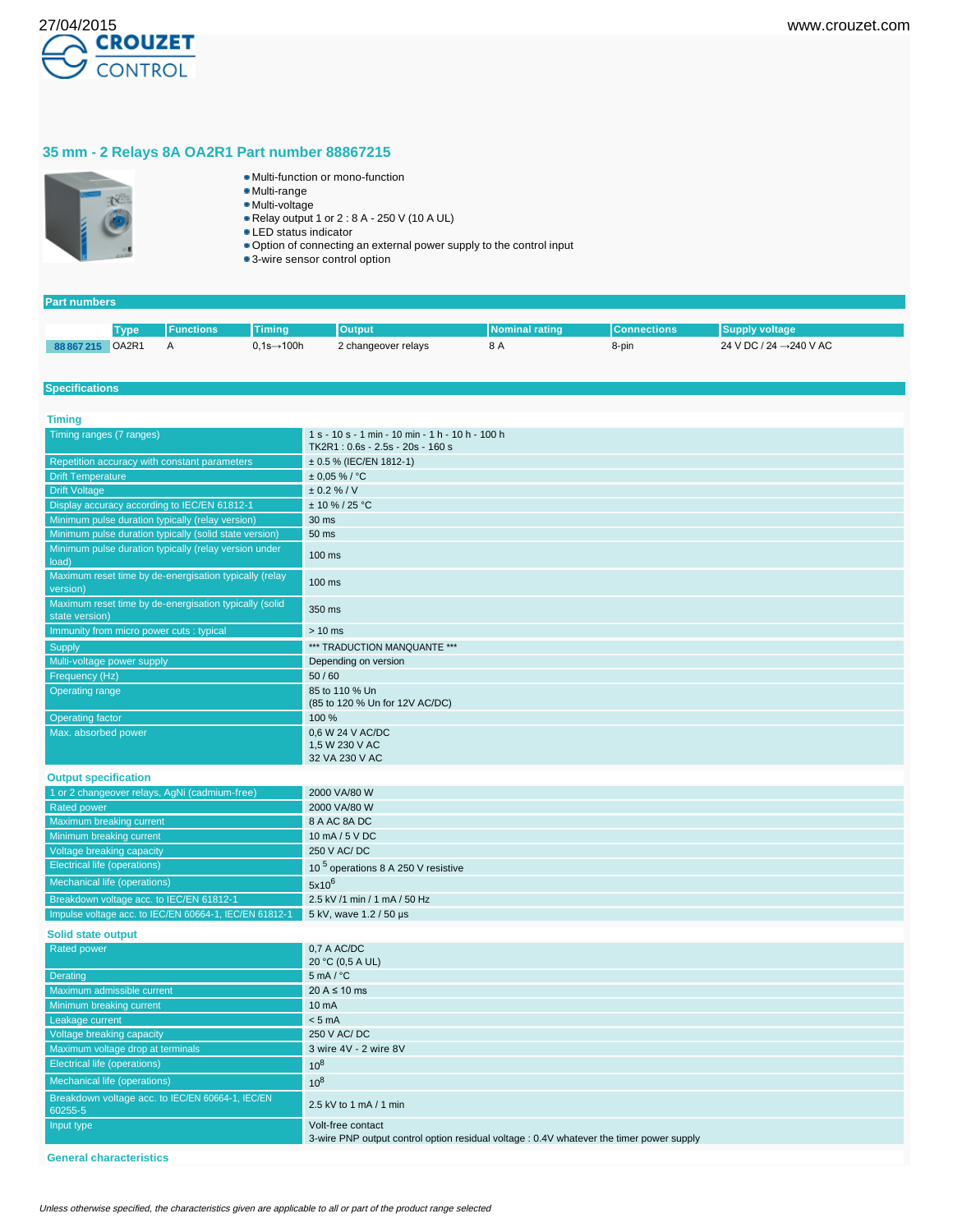| Conformity to standards                                                                         | IEC/EN 61812-1<br>IEC/EN 61000-6-1                            |
|-------------------------------------------------------------------------------------------------|---------------------------------------------------------------|
|                                                                                                 | IEC/EN 61000-6-2                                              |
|                                                                                                 | IEC/EN 61000-6-3                                              |
|                                                                                                 | IEC/EN 61000-6-4                                              |
| <b>Certifications</b>                                                                           | CE, UL, cUL, CSA, GL                                          |
| Temperature limits use (°C)                                                                     | $-20 \rightarrow +60$                                         |
| Temperature limits stored (°C)                                                                  | $-30 \rightarrow +60$                                         |
| Installation category<br>(acc. to IEC/EN 60664-1)                                               | Voltage surge category                                        |
| Creepage distance and clearance acc. to IEC/EN 60664-1                                          | $4$ kV $/3$                                                   |
| Protection (IEC/EN 60529)                                                                       | <b>IP 20</b>                                                  |
|                                                                                                 | IP 40                                                         |
| Degree of protection acc. to IEC/EN 60529 Front face<br>(except Tk2R1)                          | IP 50                                                         |
| <b>Vibration resistance</b>                                                                     | $f = 10 - 55$ Hz                                              |
| acc. to IEC/EN 60068-2-6                                                                        | $A = 0.35$ mm                                                 |
| Relative humidity no condensation acc. to IEC/EN 60068-<br>$2 - 30$                             | 93 % sans condensation                                        |
| Electromagnetic compatibility - Immunity to electrostatic<br>discharges acc to IEC/EN 61000-4-2 | Level III (Air 8 KV / Contact 6 KV)                           |
| Immunity to radiated, radio-frequency, electromagnetic<br>field acc. IEC/EN 61000-4-3           | Level III 10V/m (80 M Hz to 1 G Hz)                           |
| Immunity to rapid transient bursts acc. to IEC/EN 61000-4-<br>$\overline{4}$                    | Level III (direct 2kV / Capacitive coupling clamp 1 KV)       |
| Immunity to shock waves on power supply acc. to IEC/EN<br>61000-4-5                             | Level III (2 KV / common mode 2 KV/residual current mode 1KV) |
| Immunity to radio frequency in common mode acc. to<br>IEC/EN 61000-4-6                          | Level III (10V rms: 0.15 M Hz to 80 M Hz)                     |
| Immunity to voltage dips and breaks acc. to IEC/EN 61000-<br>$4 - 11$                           | 30 %/10 ms<br>60 %/100 ms ><br>95 %/5 s                       |
| Mains-borne and radiated emissions acc. to EN 55022<br>(CISPR22), EN55011 (CISPR11)             | Class B                                                       |
| <b>Fixing: Symmetrical DIN rail</b>                                                             | 35 mm                                                         |
| Connection capacity - without ferrule                                                           | $2 \times 2.5$ mm <sup>2</sup>                                |
| Connection capacity - with ferrule                                                              | $2 \times 1.5$ mm <sup>2</sup>                                |
| Spring terminals, 2 terminals per connection point -<br>flexible wire                           | $1,5$ mm <sup>2</sup>                                         |
| Spring terminals, 2 terminals per connection point - rigid<br>wire                              | $2.5$ mm <sup>2</sup>                                         |
| <b>Housing material</b>                                                                         | Self-extinguishing                                            |
| Weight: casing 17,5 mm                                                                          | 60 g                                                          |
| Weight: casing 22,5 mm                                                                          | 90 <sub>g</sub>                                               |
| Weight: plug-in casing                                                                          | 80 g                                                          |
|                                                                                                 |                                                               |

## **Accessories**

| Accessories          | Code       |
|----------------------|------------|
| 8-pin connector base | 25 622 128 |

## **Display**

State displayed by 1 LED - Flashing green when on Green LED operation indicator

Pulsing : - timer on, no timing in progress (except functions Di-D and Li-L)

Flashing :

- timing in progress

Permanently lit : - Relay waiting, no timing in progress

**Dimensions (mm)**